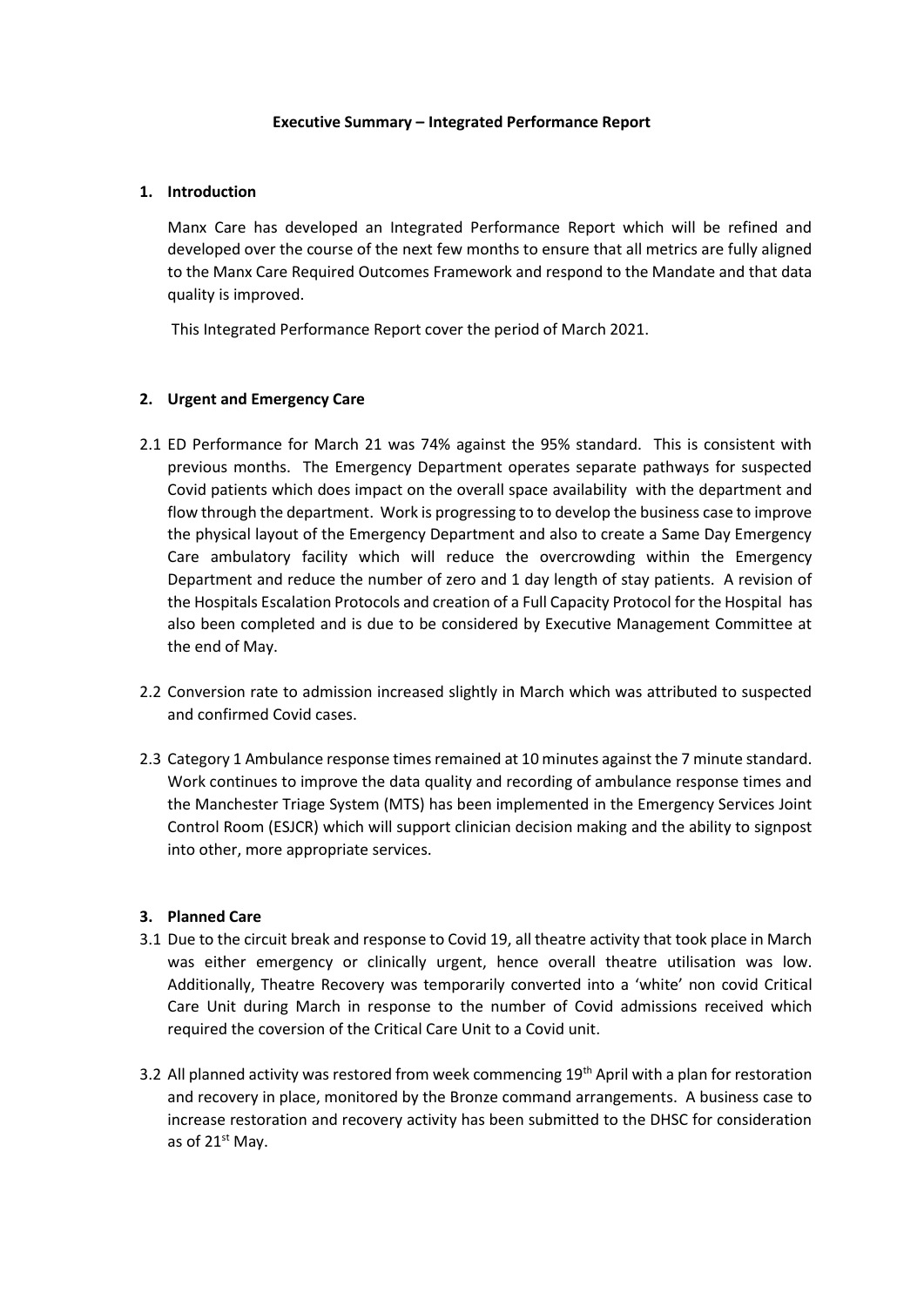3.3 Since April, the Executive Team has also commenced work to establish an Access Policy for Manx Care which will govern how its waiting lists are managed which will include clear guidance on how the waiting list are clinically prioritised and clinically validated to ensure full accuracy and transparency of the waiting list. A priority for Manx Care is to reduce the number of patients waiting over 52 weeks for treatment and speciality levels plans are in development to support this work.

### **4. Cancer Care**

**4.1** Performance against the 2WW Cancer Standard was 79% in March, which is a slight improvement on previous months, however the main area of concern was Breast 2 WW with only 56% of patient being seen within 2 weeks in the month of March. Additional clinics have been scheduled during May to address the backlog of referrals and additional clinics are planned each month from June to meet the sustained increase in demand for the service. Manx Care has approved and funded the appointment of an additional Breast Radiologist and training of additional breast radiographers which will provide increased resilience to the service going forward. An Improvement plan and trajectory is in place which will be overseen by the Executive Team.

### **5. Diagnostic Services**

- 5.1 Approximately 80% of referrals for diagnostic imaging are seen within 6 weeks and reporting turnaround times remain good with the 90% of images reported within 48 hours. There are a number of projects to reduce waiting times in Radiology ongoing which are being monitored by the Executive Team.
- 5.2 March saw high numbers of covid testing in Pathology with an average turnaround time for PCR testing of 280 minutes, which is excellent performance. The Pathology Department extended their working hours during March to respond to the increased level of testing that was required during the March outbreak.

#### **6. Primary Care and Community Services**

- 6.1 Community services performance has been impacted by some staff shielding during March and some service users declining services into their homes during the lock down period. Work to restore activity has commenced and some additional therapy resources has been allocated to the team to assist in improving access times to services. All service users waiting for services are risk assessed on a regular basis by the District Nursing team.
- 6.2 The number of patient waiting to access a dentist has increased however a plan is in place to address this over the next quarter.

# **7. Mental Health Services**

7.1 Inpatient Bed occupancy within Mental Health Services was at 74% with an average length of stay of 63 days in the month of March.